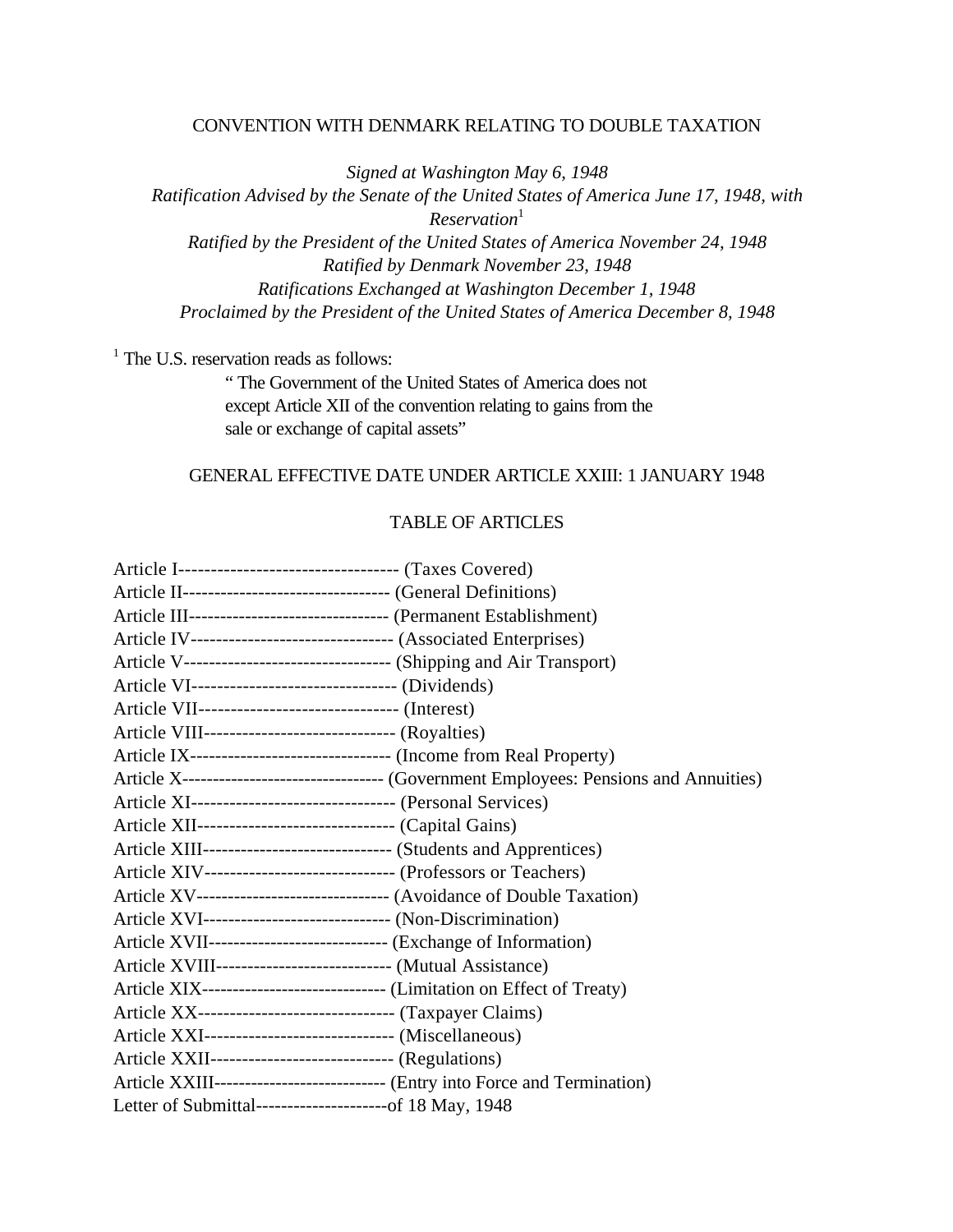<span id="page-1-0"></span>[Letter of Transmittal-------------------of 19 May, 1948](#page-5-0) [The "Saving Clause"-------------------Paragraph \(a\) of Article XV](#page-11-0)

#### MESSAGE

#### FROM

## THE PRESIDENT OF THE UNITED STATES

## TRANSMITTING

# THE CONVENTION BETWEEN THE UNITED STATES OF AMERICA AND DENMARK, SIGNED AT WASHINGTON ON MAY 6, 1948, FOR THE AVOIDANCE OF DOUBLE TAXATION AND THE PREVENTION OF FISCAL EVASION WITH RESPECT TO TAXES ON INCOME

#### LETTER OF SUBMITTAL

DEPARTMENT OF STATE, *Washington, D.C., May 18, 1948.*

The PRESIDENT, *The White House:*

 The undersigned, the Secretary of State, has the honor to lay before the President, with a view to its transmission to the Senate to receive the advice and consent of that body to ratification, if his judgment approve thereof, a convention between the United States of America, and the Kingdom of Denmark for the avoidance of double taxation and the prevention of fiscal evasion with respect to taxes on income, signed at Washington on May 6, 1948.

 The convention was formulated as a result of technical discussions early in 1947 between representatives of this Government and representatives of the Danish Government and subsequent communications between the appropriate authorities of the two Governments. The Department of State and the Treasury Department collaborated in the negotiation of the convention.

 As in the cases of conventions of this kind negotiated recently with certain other countries and now under consideration in the Senate, the principal purposes and effects of the convention with Denmark are the same as those of income-tax conventions now in force between the United States and the United Kingdom, Canada, France, and Sweden, namely, the elimination as far as practicable of double taxation on income and the establishment of procedures for administrative cooperation between the competent tax authorities of the two Governments. Experience in connection with the operation of the existing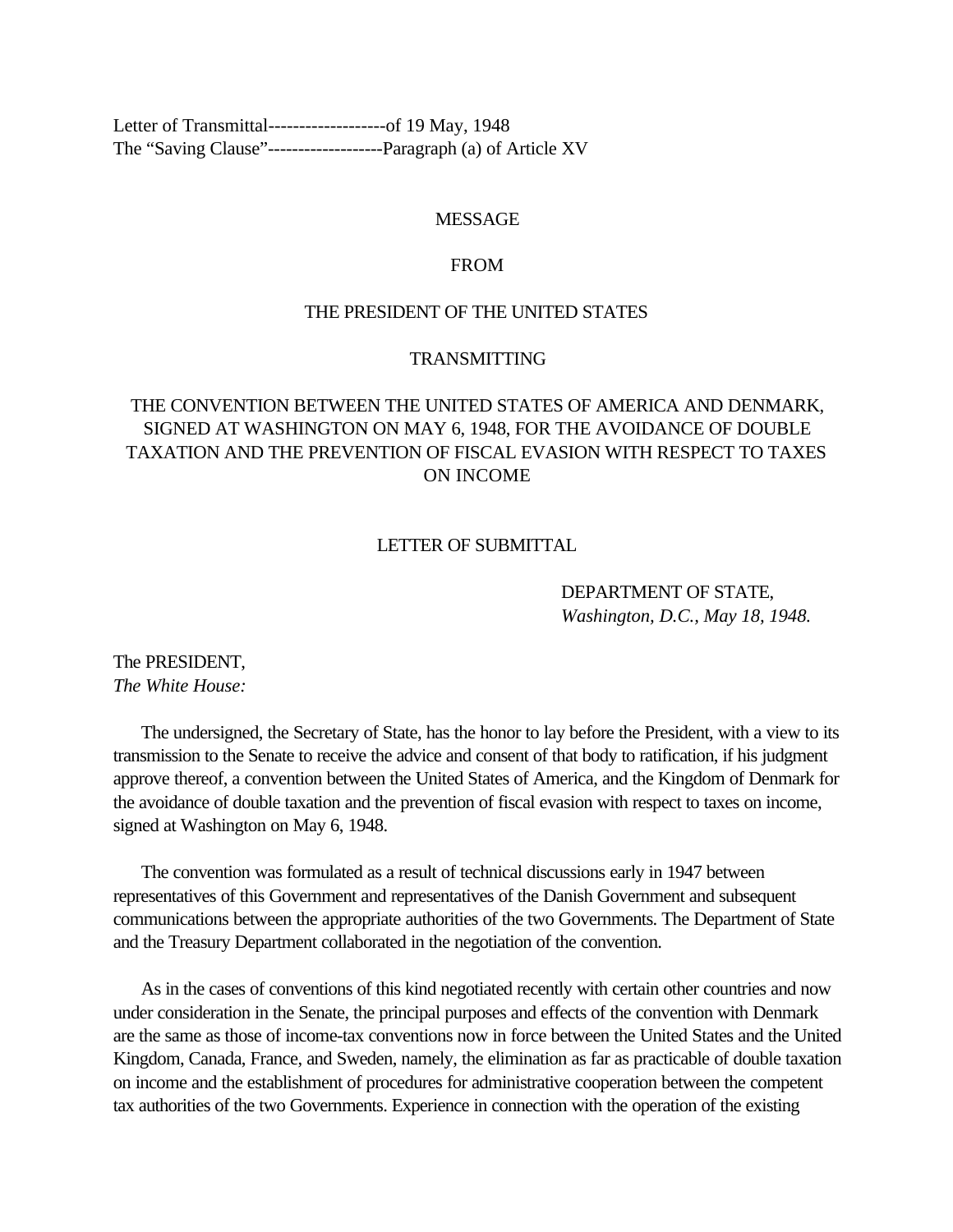conventions with the United Kingdom, Canada, and Sweden played a particularly important part in the framing of the convention with Denmark.

Among the important features of the convention are the following.

 (1) Adoption of principles affecting the determination of amount, and affecting the taxation, of business income derived by enterprises of one country from sources within the other country

 (2) Reciprocal exemption from taxation, upon certain conditions, of specified items of income derived from sources within one country by residents or corporations of the other country, including certain cases of interest and royalties.

 (3) Reduction, upon certain conditions, in the United States rate of tax at the source from 30 to 15 percent in the case of dividends paid from the United States to residents or corporations of Denmark, with a reduction of the rate to 5 percent, upon certain conditions, in the case of dividends paid by a subsidiary to a Danish parent corporation owning 95 percent of its voting stock. On a reciprocal basis, any eventual Danish tax on dividends shall not exceed such rates under similar circumstances.

 (4) Reservation by each of the two countries of the liberty of taxing its own citizens, residents, and corporations irrespective of the provisions of the convention, subject to the application of credit allowances.

 (5) Reciprocal credit provisions, whereby the principles of the United States tax system with respect to credits for foreign taxes paid is retained, with comparable principles being applied by Denmark in regard to certain types of income.

 (6) Exemptions, similar to those accorded in existing income-tax conventions of the United States, with respect to remuneration or payments received by teachers and students and with respect to government wages, salaries, and pensions, private pensions and life annuities, and compensation for labor or personal services.

 (7) Extension of the principle, expressed in many treaties of the United States and following closely the formula in the income-tax convention with the United Kingdom, respecting national treatment of resident aliens in tax matters, with a view to equality of taxation.

 (8) Safeguarding the right of taxpayers to appeal when they can show that double taxation has resulted in respect of any of the taxes to which the convention relates and also providing against any construction of the convention that would restrict in any manner any exemption, deduction, credit, or other allowance accorded by the laws of the respective countries.

 (9) Establishment of a system of administrative cooperation between the competent authorities of the two countries, providing for the reciprocal exchange of information, subject to certain limitations similar to those provided for in certain other tax conventions of the United States, and for assistance in collection in certain cases, subject to the proviso that the assistance shall not be accorded with respect to citizens, corporations, or other entities of the country to which application for assistance is made, except to the extent necessary to insure that the exemption or reduced rate of tax granted by the convention shall not be enjoyed by persons not entitled to such benefits.

 Article I indicates the taxes which are the subject of the convention, namely, *(a)* the Federal income tax in the United States, including surtaxes, and *(b)* various Danish taxes which, taken together, correspond closely to the Federal income tax. The convention does not apply to taxes imposed by the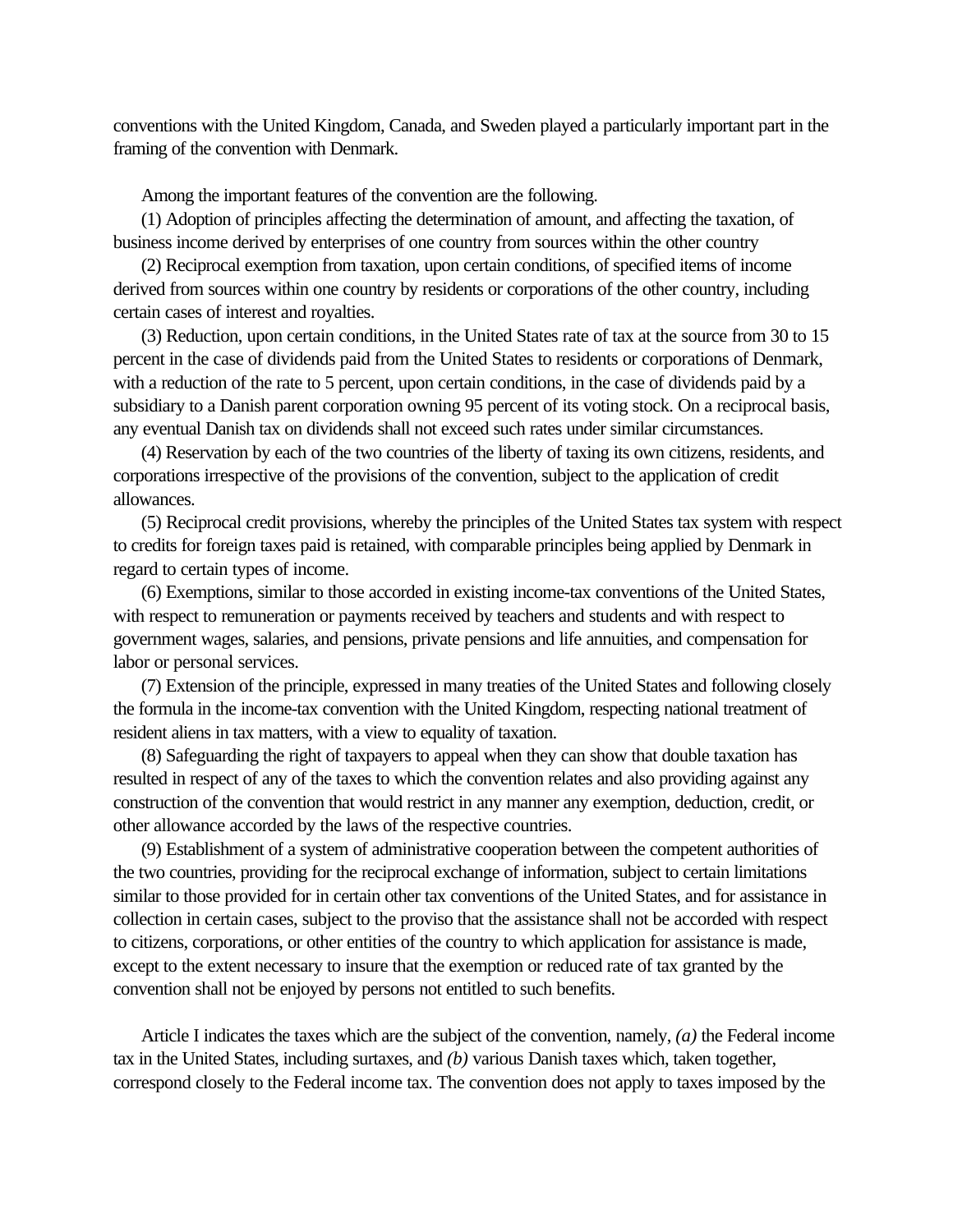several States of the United States, with the exception of Article XVI relating to the extension of the principle of national treatment, referred to in item (7) above.

 Article II contains definitions of various terms found in the convention, with a provision that any term not defined shall, unless the context otherwise requires, have the meaning in each country which it has under the tax laws of that country.

 Articles III and IV relate to business income in respect of an enterprise of one country having a permanent establishment in the other country, and prescribe conditions affecting the relationship between enterprises, particularly the intercorporate relationship.

 Article V contains the provisions for exemption from taxation in one of the countries of income derived by an enterprise of the other country from the operation of ships or aircraft registered in such other country.

 Article VI provides for the reduction of rates, as mentioned in item (2) above, in respect of dividends. Articles VII and VIII also deal with movable capital items. Article VII eliminates double taxation, by the exemption-at-source method, in the case of the interest on bonds, securities, notes, debentures, or other forms of indebtedness. Article VIII extends reciprocally the principle of exemption at source in the case of royalties and other amounts derived as consideration for the right to use copyrights, patents, designs, secret processes and formulas, trade-marks and other like property, including rentals and like payments in respect of motion-picture films.

 Article IX provides that income from real property, excluding interest from mortgages and bonds secured by real property, shall be taxable only in the country in which the real property is situated. Likewise, royalties in respect of the operation of mines, quarries, or other natural resources shall be taxable only in the country in which the natural resources are situated.

 Article X relates, in paragraph (1), to government wages, salaries, and pensions and, in paragraph (2), to private pensions and life annuities. The term "life annuities" is defined in paragraph (3).

 Article XI relates to the reciprocal exemption from taxation, upon certain conditions, of compensation for labor or personal services performed by a resident of one of the countries while residing temporarily within the other country.

 Article XII relates to tax on capital transactions and provides that a resident or corporation of one country not engaged in trade or business in the other country shall be exempt from tax in such other country on gains from the sale or exchange of capital assets. This provision is consistent with existing United States law. The exemption will not apply with respect to such gains in the case of a Danish resident who is temporarily in the United States for personal services, such gains having been derived during the taxable year in which the personal services were performed.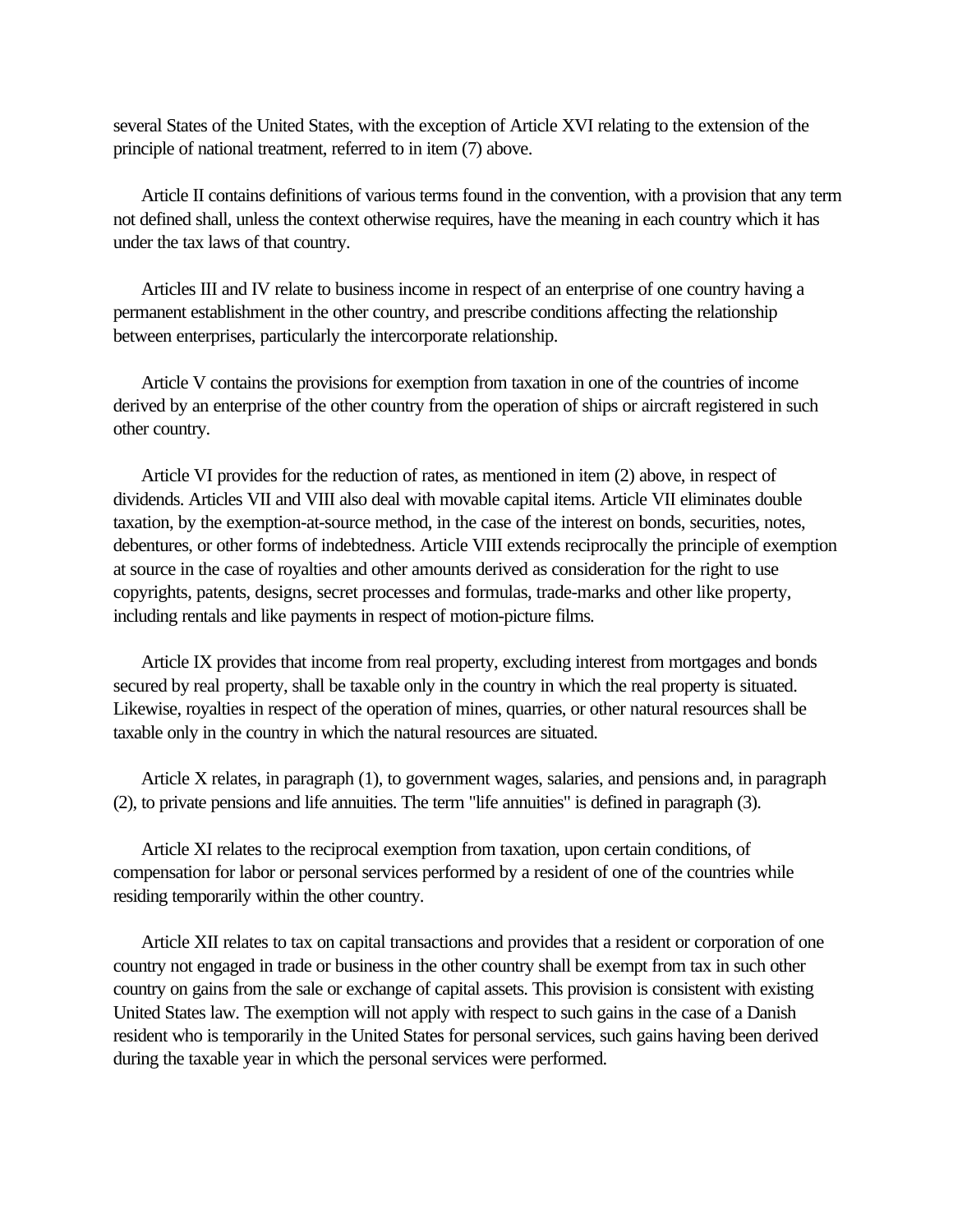Article XIII, relating to exemptions of students or apprentices, and Article XIV, relating to exemptions of professors or teacher, correspond to provisions in the existing income-tax conventions of the United States with the United Kingdom, Canada, Sweden, and France.

Article XV, contains the reciprocal credit provisions under which double taxation may be avoided in cases where specific exemptions do not apply. It embodies also the reservation by each of the two countries with respect to the taxation of citizens, residents, or corporations thereof. Subject to the provisions of section 131 of the Internal Revenue Code, the United States will allow a deduction from its taxes of the amount of tax paid to Denmark with respect to income from sources within Denmark.

 Article XVI contains the provisions, mentioned in item (7) above, for the extension of the principle of national treatment in regard to taxation.

 Articles XVII to XXII, inclusive, contain administrative provisions. XVII provides for the exchange of information to facilitate carrying out the provisions of the convention, for the prevention of fraud, or for the administration of statutory provisions respecting avoidance of taxes covered by the convention. Information so exchanged shall not be disclosed to unauthorized persons. XVIII relates to reciprocal assistance in the collection of taxes, subject to certain limitations, including a reservation with respect to the tax liabilities of citizens, corporations, or other entities of the country to which the application for assistance is made. XIX contains the provision that either country may refuse to comply with a request for information or assistance for reasons of public policy or if compliance would violate a trade, business, industrial, or professional secret or trade process. XX relates to the right of taxpayers to appeal or to lodge claims. XXI safeguards taxpayers against any construction or application of the convention in such a way as to restrict any exemption, deduction, credit, or other allowance which the taxpayer may have under the existing tax laws, and also relates to the settlement of questions of application or interpretation by consultation between the competent authorities. XXII relates to the prescribing of rules or regulations by the competent authorities of the two countries for the purpose of carrying out the provisions of the convention.

 Article XXIII provides for ratification and the exchange of instruments of ratification and prescribes that upon the exchange of such instruments the convention shall be effective *(a)* in the case of United States tax, for the taxable years beginning on or after January 1, of the year in which the exchange takes place, and *(b)* in the case of Danish tax, for the taxable years beginning on or after April 1 of the year in which the exchange takes place. It is provided that the convention shall remain in force for a minimum period of 5 years, but may be terminated at the end of that period or thereafter by a 6-month written notice by one of the Governments to the other Government, the termination to become effective (a) for the United States, on January 1, following the expiration of the 6-month period, and (b) for Denmark, on April 1 following the expiration of the 6-month period.

Respectfully submitted,

G. C. MARSHALL.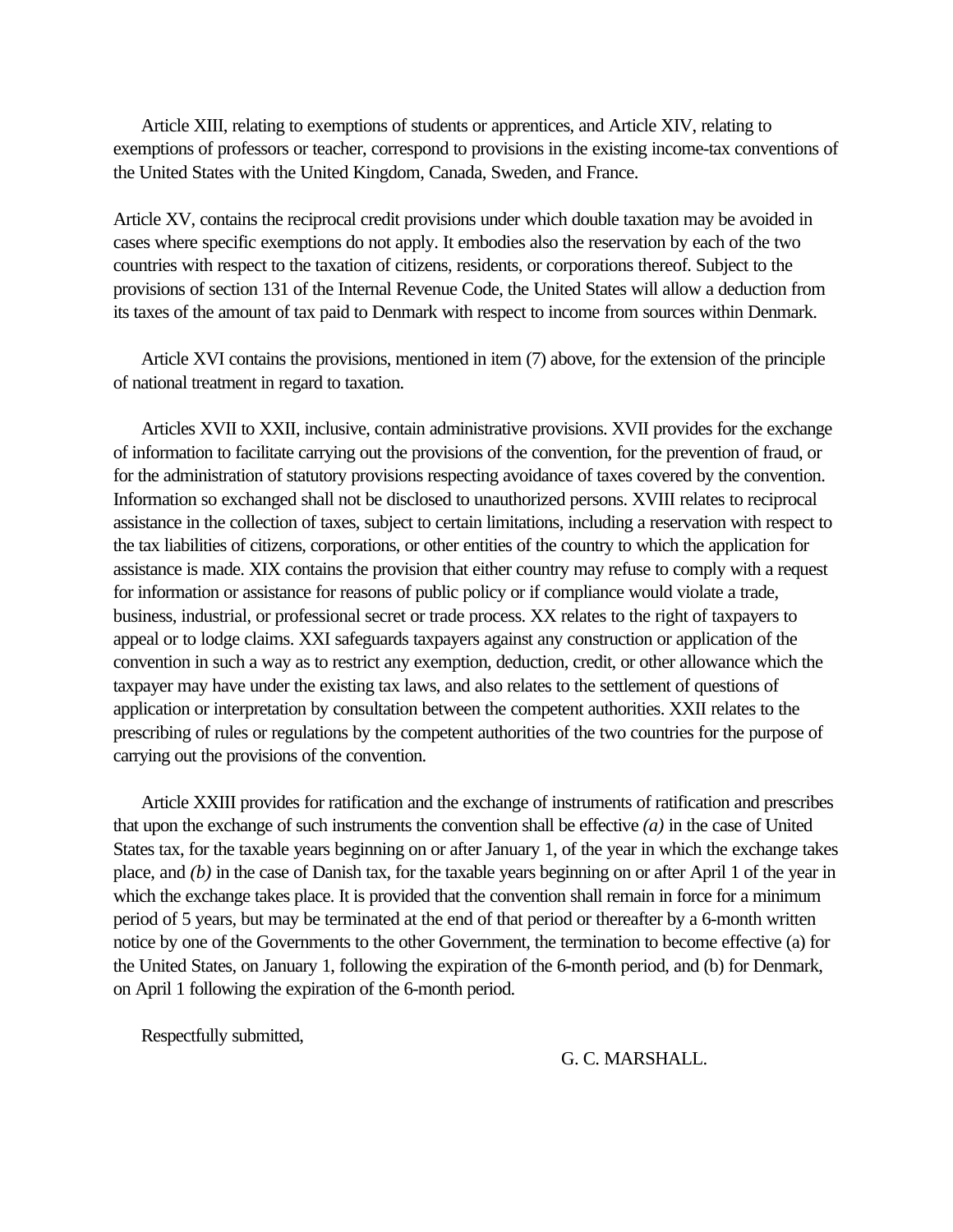<span id="page-5-0"></span>(Enclosure: Convention between the United States and Denmark relating to taxes on income, signed May 6,1948.)

#### LETTER OF TRANSMITTAL

# THE WHITE HOUSE, *May 29, 1948.*

*To the Senate of the United States:*

 With a view to receiving the advice and consent of the Senate to ratification, I transmit herewith the convention between the United States of America and Denmark, signed at Washington on May 6, 1948, for the avoidance of double taxation and the prevention of fiscal evasion with respect to taxes on income.

 I also transmit for the information of the Senate the report of the Secretary of State with respect to the convention.

The convention has the approval of the Department of State and the Treasury Department.

## HARRY S. TRUMAN.

## BY THE PRESIDENT OF THE UNITED STATES OF AMERICA

#### A PROCLAMATION

 WHEREAS a convention between the United States of America and Denmark for the avoidance of double taxation and the prevention of fiscal evasion with respect to taxes on income was signed by their respective plenipotentiaries at Washington on May 6, 1948, the original of which convention, in the English and Danish languages, is word for word as follows:

 The President of the United States of America and His Majesty the King of Denmark, desiring to conclude a convention for the avoidance of double taxation and the prevention of fiscal evasion with respect to taxes on income, have appointed for that purpose as their respective Plenipotentiaries:

The President of the United States of America:

Mr. George C. Marshall, Secretary of State of the United States of America, and

His Majesty the King of Denmark: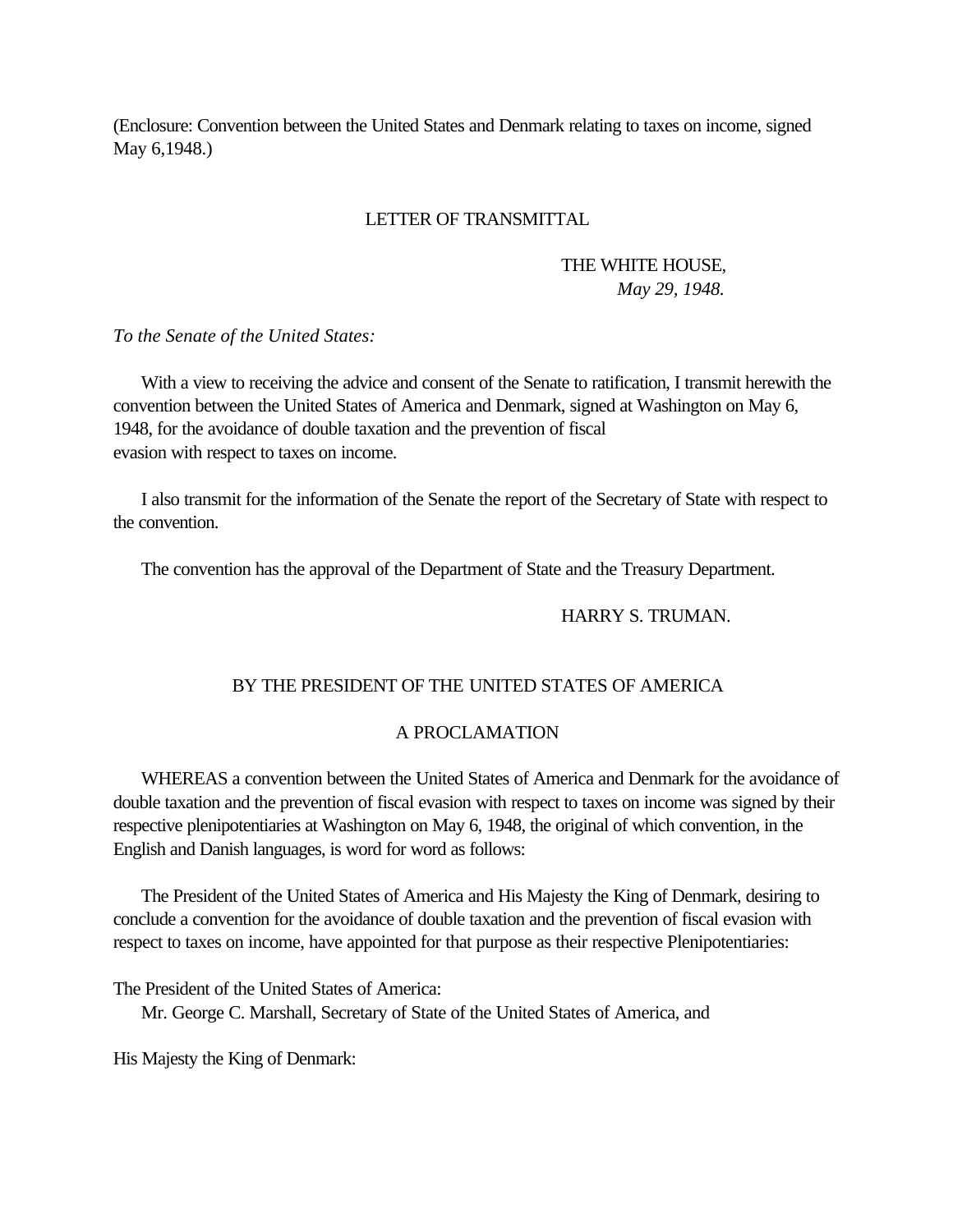<span id="page-6-0"></span> Mr. Henrik Kauffmann, Ambassador Extraordinary and Plenipotentiary of Denmark to the United States of America, who, having communicated to one another their full powers, found in good and due form, have agreed upon the following Articles:

## ARTICLE I

## (Taxes Covered)

(1) The taxes referred to in this Convention are:

(a) In the case of the United States of America:

The Federal income tax, including surtaxes.

(b) In the case of Denmark:

The national income tax, including the war profits tax. The intercommunal income tax. The communal income tax.

 (2) The present Convention shall also apply to any other taxes of a substantially similar character imposed by either Contracting State subsequently to the date of signature of the present Convention.

## ARTICLE II

#### (General Definitions)

(1) As used in this Convention:

(a) The term "United States" means the United States of America, and when used in a geographical sense includes only the States, the Territories of Alaska and Hawaii, and the District of Columbia.

(b) The term "Denmark" means the Kingdom of Denmark; the provisions of the Convention shall not, however, extend to the Faroe Islands; nor do they apply to Greenland.

(c) The term "permanent establishment" means a branch office, factory, warehouse or other fixed place of business, but does not include the casual and temporary use of merely storage facilities, nor does it include an agency unless the agent has and exercises a general authority to negotiate and conclude contracts on behalf of an enterprise or has a stock of merchandise from which he regularly fills orders on its behalf. An enterprise of one of the Contracting States shall not be deemed to have a permanent establishment in the other State merely because it carries on business dealings in such other State through a *bona fide* commission agent, broker or custodian acting in the ordinary course of his business as such. The fact that an enterprise of one of the Contracting States maintains in the other State a fixed place of business exclusively for the purchase of goods or merchandise shall not of itself constitute such fixed place of business a permanent establishment of such enterprise. The fact that a corporation of one Contracting State has a subsidiary corporation which is a corporation of the other State or which is engaged in trade or business in the other State shall not of itself constitute that subsidiary corporation permanent establishment of its parent corporation.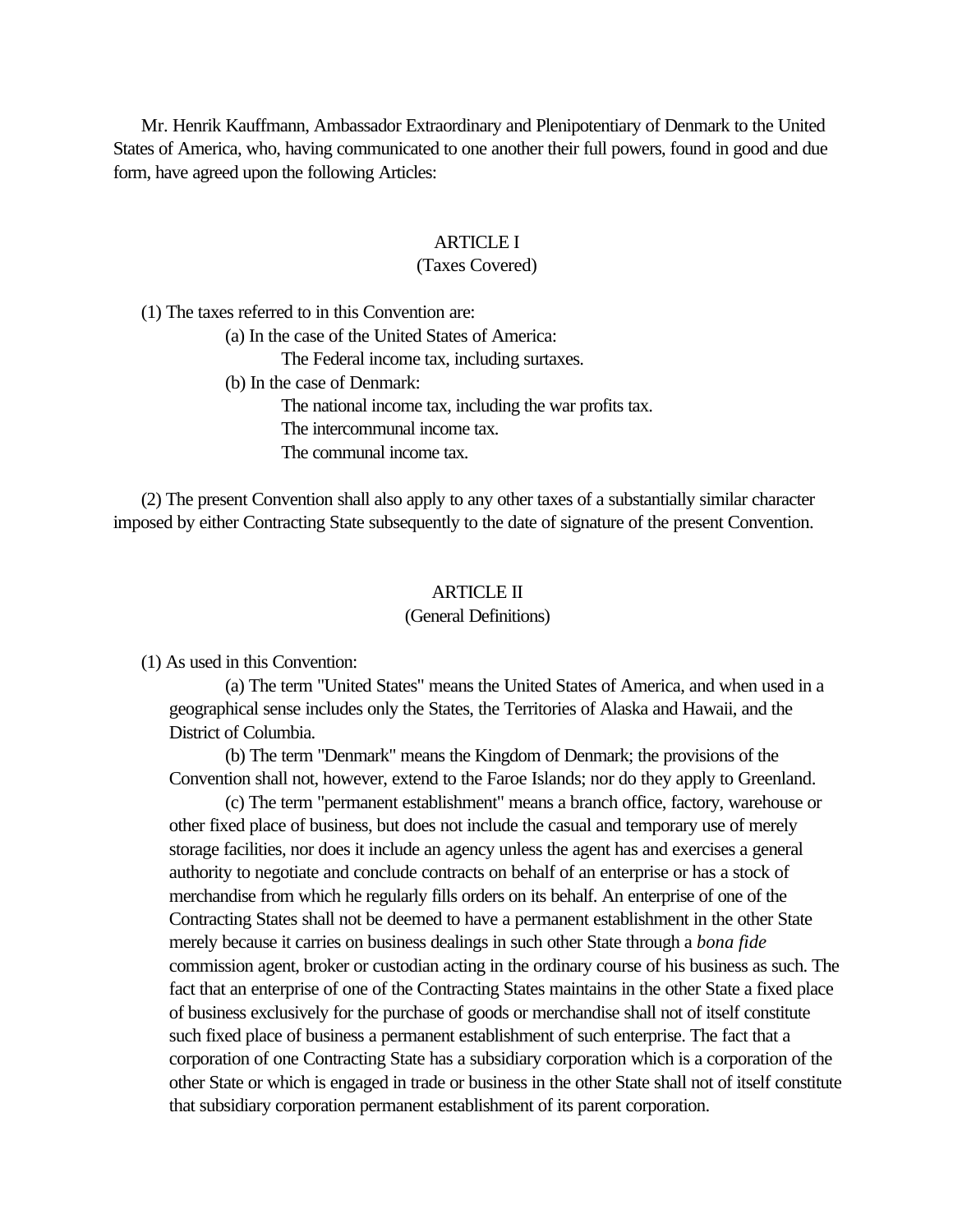<span id="page-7-0"></span>(d) The term "enterprise of one of the Contracting States" means, as the case may be, "United States enterprise" or "Danish enterprise".

(e) The term "enterprise" includes every form of undertaking whether carried on by an individual, partnership, corporation, or any other entity.

(f) The term "United States enterprise" means an enterprise carried on in the United States of America by a resident of the United States of America or by a United States corporation or other entity; the term "United States corporation or other entity" means a partnership, corporation or other entity created or organized in the United States of America or under the law of the United States of America or of any State or Territory of the United States of America.

(g) The term "Danish enterprise" means an enterprise carried on in Denmark by a resident of Denmark or by a Danish corporation or other entity; the term "Danish corporation or other entity" means a partnership, corporation or other entity created or organized in Denmark or under Danish laws.

(h) The term "competent authorities" means, in the case of the United States the Commissioner of Internal Revenue or his authorized representative; and in the case of Denmark, the Chief of the Taxation Department of the Ministry of Finance (Generaldirektøren for Skattevaesenet) or his authorized representative.

 (2) In the application of the provisions of the present Convention by one of the Contracting States any term not otherwise defined shall, unless the context otherwise requires, have the meaning which such term has under its own tax laws.

## ARTICLE III

#### (Permanent Establishment)

 (1) An enterprise of one of the Contracting States shall not be subject to taxation in the other Contracting State in respect of its industrial and commercial profits unless it is engaged in trade or business in such other State through a permanent establishment situated therein. If it is so engaged such other State may impose its tax upon the entire income of such enterprise from sources within such other State.

 (2) In determining the industrial or commercial profits from sources within the territory of one of the Contracting States of an enterprise of the other Contracting State, no profits shall be deemed to arise from the mere purchase of goods or merchandise within the territory of the former Contracting State by such enterprise.

 (3) Where an enterprise of one of the Contracting States is engaged in trade or business in the territory of the other Contracting State through a permanent establishment situated therein, there shall be attributed to such permanent establishment the industrial or commercial profits which it might be expected to derive if it were an independent enterprise engaged in the same or similar activities under the same or similar conditions and dealing at arm's length with the enterprise of which it is a permanent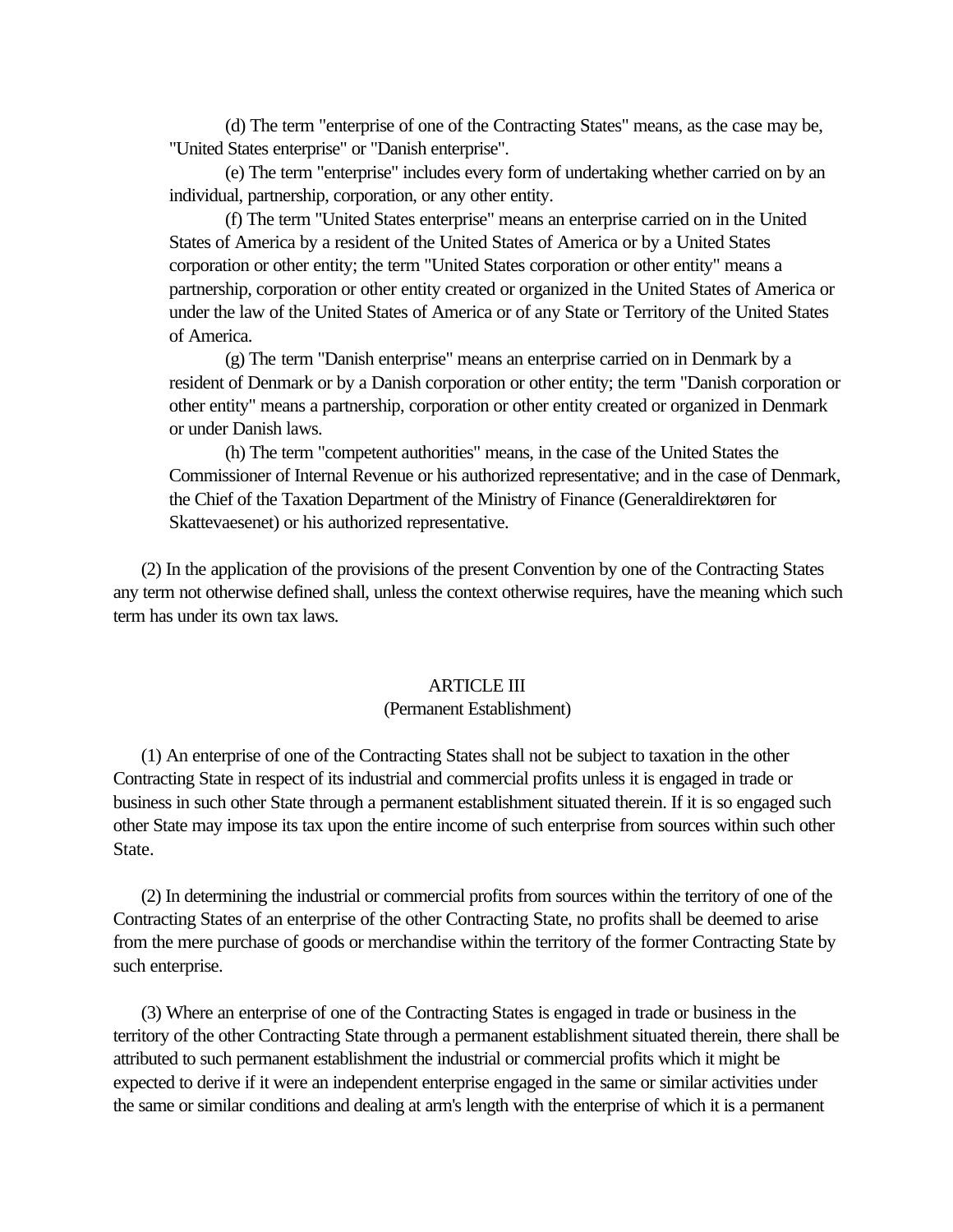<span id="page-8-0"></span>establishment and the profits so attributed shall, subject to the law of such other Contracting State, be deemed to be income from sources within the territory of such other Contracting State.

#### ARTICLE IV

#### (Associated Enterprises)

 Where an enterprise of one of the Contracting States, by reason of its participation in the management or the financial structure of an enterprise of the other Contracting State, makes with or imposes on the latter, in their commercial or financial relations, conditions different from those which would be made with an independent enterprise, any profits which would normally have accrued to one of the enterprises but by reason of those conditions have not so accrued, may be included in the profits of that enterprise and taxed accordingly.

## ARTICLE V

#### (Shipping and Air Transport)

 (1) Income which an enterprise of one of the Contracting States derives from the operation of ships or aircraft registered in that State shall be exempt from taxation in the other Contracting State.

 (2) The present Convention shall not be deemed to affect the arrangement between the United States and Denmark providing for relief from double income taxation on shipping profits, effected by exchanges of notes dated May 22, August 9 and 18, October 24, 25, and 28, and December 5 and 6, in the year 1922.

# **ARTICLE VI**

# (Dividends)

 (1) Dividends shall be taxable only in the Contracting State in which the shareholder is resident or, if the shareholder is a corporation or other entity, in the Contracting State in which such corporation or other entity is incorporated or organized.

 (2) Each of the Contracting States reserves, however, the right to collect and retain the tax which, under its revenue laws, is deductible at the source with respect to such dividends, but the tax shall not exceed 15 percent of the amount of dividends derived from sources within such State by a resident, corporation or other entity of the other State, if the recipient has no permanent establishment in the Contracting State from which the dividends are derived.

 (3) It is agreed, however, that the rate of dividend tax at the source shall not exceed five percent if the shareholder is a corporation controlling, directly or indirectly, at least 95 percent of the entire voting power in the corporation paying the dividend, and if not more than 25 percent of the gross income of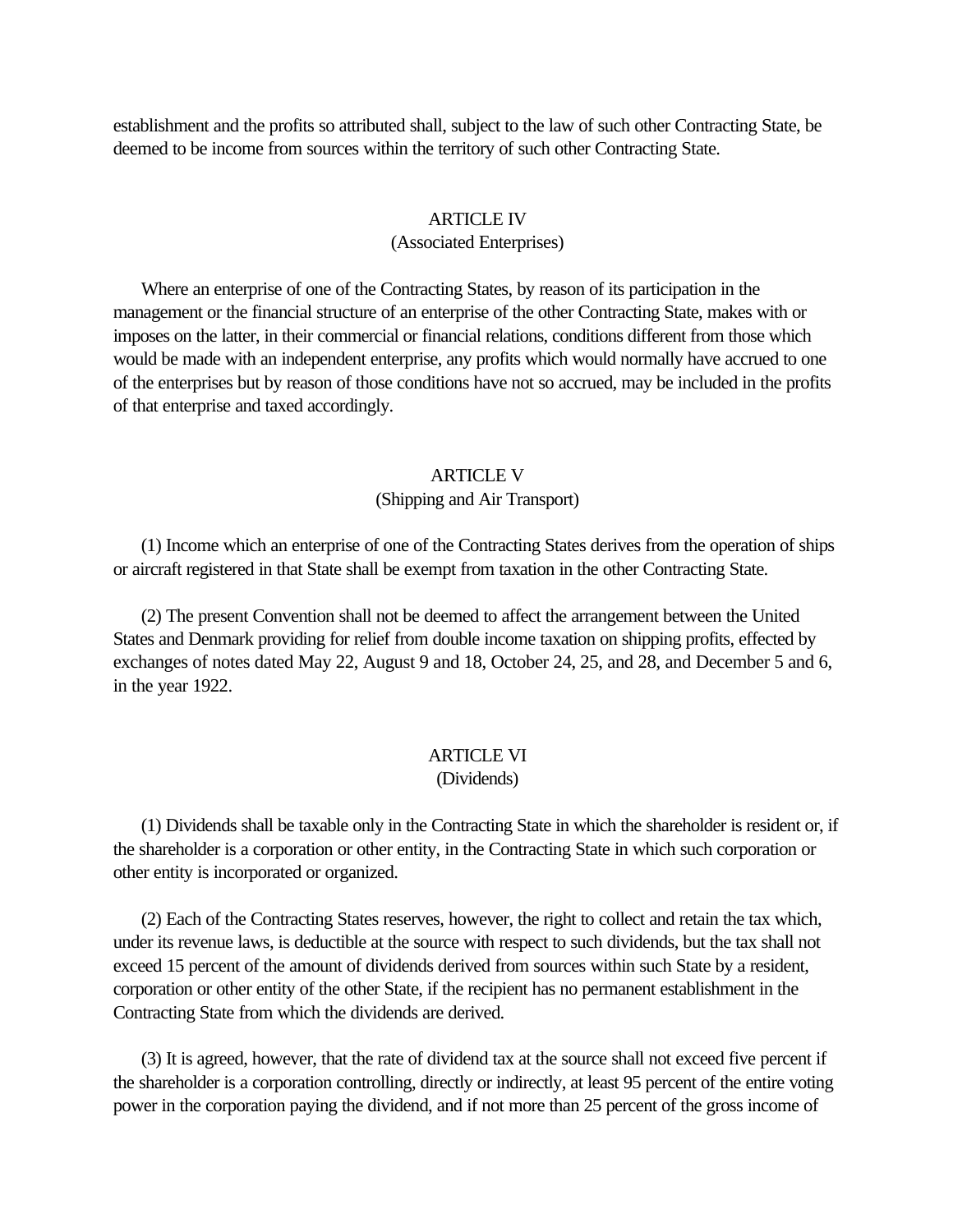<span id="page-9-0"></span>such paying corporation is derived from interest and dividends, other than interest and dividends received from its own subsidiary corporations. Such reduction of the rate to five percent shall not apply if the relationship of the two corporations has been arranged or is, maintained primarily with the intention of securing such reduced rate.

## ARTICLE VII (Interest)

 Interest on bonds, securities, notes, debentures, or on any other form of indebtedness derived from sources within one of the Contracting States by a resident or corporation or other entity of the other Contracting State not having a permanent establishment in the former State shall be exempt from tax by such former State.

## **ARTICLE VIII** (Royalties)

 Royalties and other amounts derived as consideration for the right to use copyrights, patents, designs, secret processes and formulas, trade-marks and other like property (including rentals and like payments in respect of motion picture films) derived from sources within one of the Contracting States by a resident or corporation or other entity of the other Contracting State not having a permanent establishment in the former State shall be exempt from taxation in such former State.

# **ARTICLE IX**

## (Income from Real Property)

 (1) Income from real property (not including interest derived from mortgages and bonds secured by real property) and royalties in respect of the operation of mines, quarries, or other natural resources, shall be taxable only in the Contracting State in which such property, mines, quarries, or other natural resources are situated.

 (2) A resident or corporation of one of the Contracting States deriving any such income from sources within the other Contracting State may, for any taxable year, elect to be subject to the tax of such other Contracting State, on a net basis, as if such resident or corporation were engaged in trade or business within such other Contracting State through a permanent establishment therein during such taxable year.

> ARTICLE X (Government Employees: Pensions and Annuities)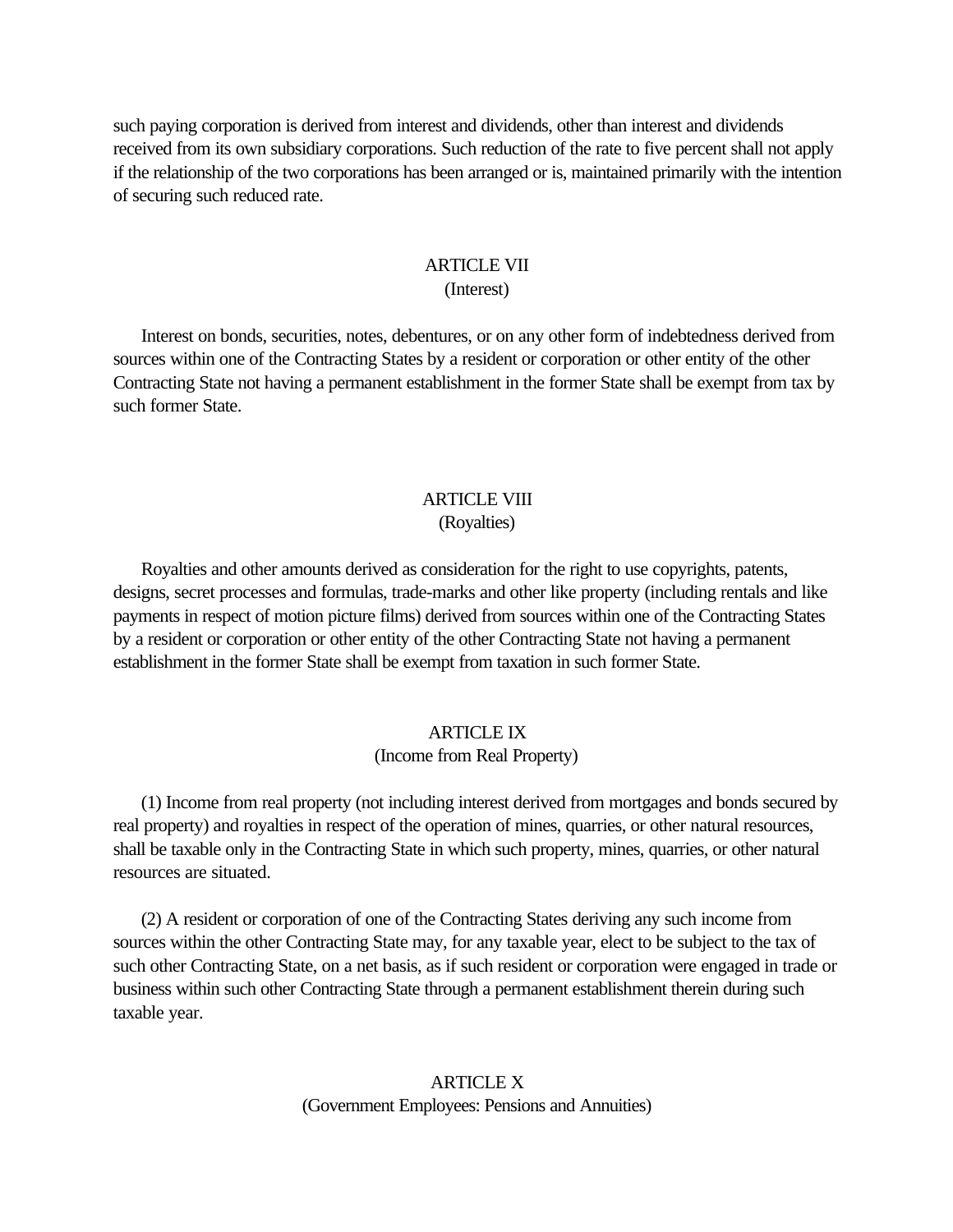<span id="page-10-0"></span> (1) Wages, salaries, and similar compensation and pensions paid by one of the Contracting States or by any other public authority within that State to individuals residing in the other State shall be taxable only in the former State.

 (2) Private pensions and life annuities derived from within one of the Contracting States and paid to individuals residing in the other Contracting State shall be exempt from taxation in the former State.

 (3) The term "life annuities" as used herein means a stated sum payable periodically at stated times during life, or during a specified number of years, under an obligation to make the payments in consideration of a gross sum paid for such obligation.

# ARTICLE XI

## (Personal Services)

 (1) Compensation for labor or personal services, including the practice of the liberal professions, shall be taxable only in the Contracting State in which such services are rendered.

(2) The provisions of paragraph (1) are, however, subject to the following exceptions:

(a) A resident of Denmark shall be exempt from United States tax upon compensation for labor or personal services if he is temporarily present in the United States for a period or periods not exceeding a total of ninety days during the taxable year and the compensation received for such services does not exceed \$3,000 in the aggregate. If, however, his compensation is received for labor or personal services performed as an employee of, or under contract with, a resident or corporation or other entity of Denmark, he will he exempt from United States tax if his stay in the United States does not exceed a total of 180 days during the taxable year.

(b) The provisions of paragraph (2) (a) of this Article shall apply, *mutatis mutandis*, to a resident of the United States with respect to compensation for personal services otherwise subject to income tax in Denmark.

 (3) The provisions of this Article shall have no application to the income to which Article X (1) relates.

# ARTICLE XII <sup>2</sup> (Capital Gains)

 Gains derived in one of the Contracting States from the sale or exchange of capital assets by a resident or corporation or other entity of the other Contracting State shall be exempt from taxation in the former State if such resident or corporation or other entity is not engaged in trade or business in such former State.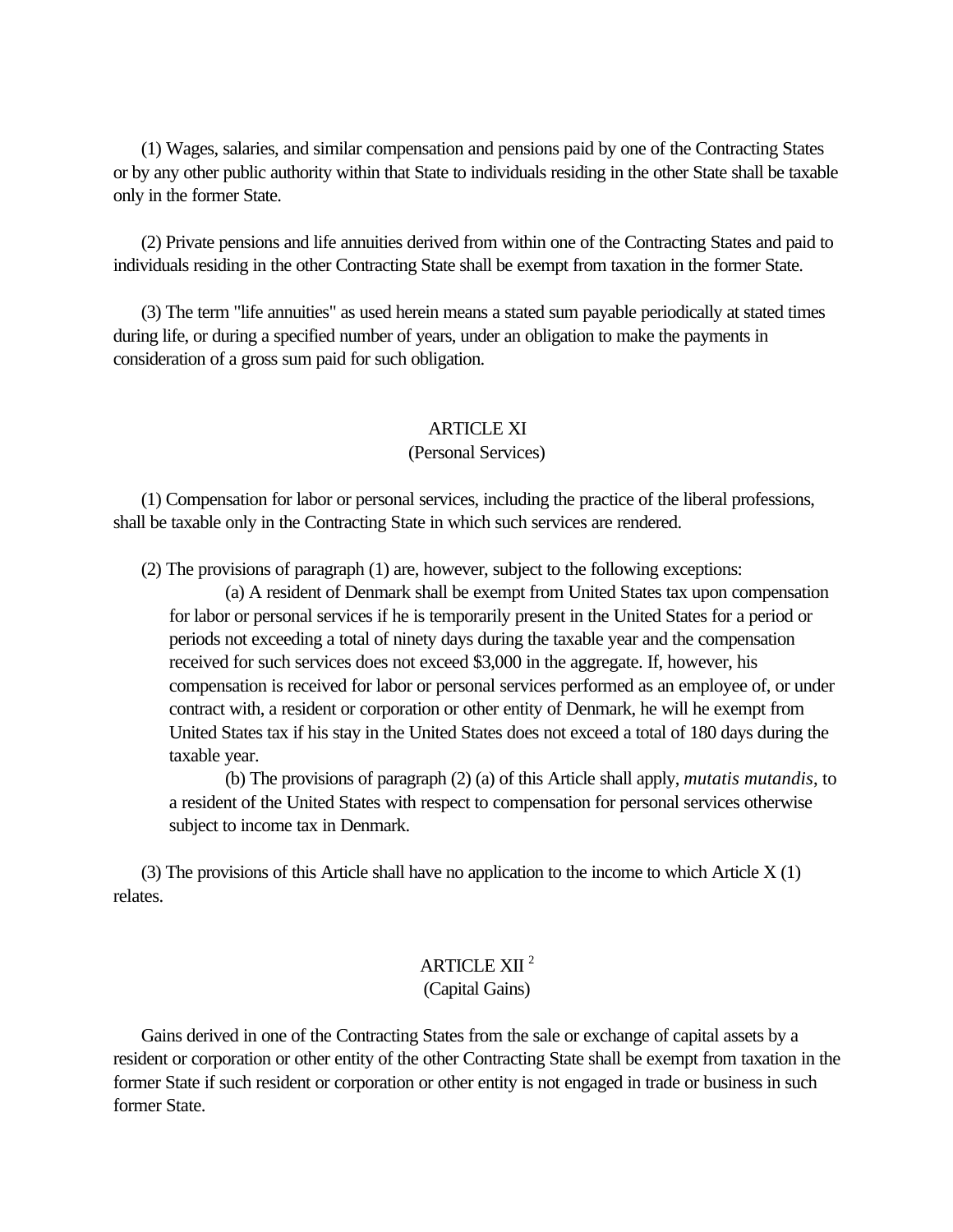<span id="page-11-0"></span><sup>2</sup> Article XII deleted upon Danish acceptance of U.S. reservation.

#### ARTICLE XIII

#### (Students and Apprentices)

 Students or apprentices, citizens of one of the Contracting States, residing in the other Contracting State exclusively for purposes of study or for acquiring business experience, shall not be taxable in the latter State in respect of remittances (other than their own income) received by them from abroad for the purposes of their maintenance or studies.

#### ARTICLE XIV

#### (Professors or Teachers)

 A professor or teacher, a resident of one of the Contracting States, who temporarily visits the territory of the other Contracting State for the purpose of teaching for a period not exceeding two years at a university, college, school or other educational institution in the other Contracting State, shall be exempted in such other Contracting State from tax on his remuneration for such teaching for such period.

## ARTICLE XV (Avoidance of Double Taxation)

It is agreed that double taxation shall be avoided in the following manner:

(a) The United States in determining the income taxes, including surtaxes, of its citizens, residents or corporations may, regardless of any other provision of this Convention, include in the basis upon which such taxes are imposed all items of income taxable under the revenue laws of the United States as if this convention had not come into effect. The United States shall, however, subject to the provisions of section 131, Internal Revenue Code, deduct from its taxes the amount of Danish taxes specified in Article I of this Convention.

(b) Denmark, in determining its taxes specified in Article I of this Convention, may, regardless of any other provision of this Convention, include in the basis upon which such taxes are imposed all items of income subject to such taxes under the taxation laws of Denmark. Denmark shall, however, deduct from the taxes so calculated the United States tax on income coming within the provisions of Articles III, IX, X (1), XIII and XIV of this Convention and on earned income earned within the United States, but in an amount not exceeding that proportion of the Danish taxes which such income bears to the entire income subject to tax by Denmark. Denmark will also allow as a deduction from its taxes an amount equal to 15 percent (five percent in the case of dividends covered by Article VI (3)) of the gross amount of dividends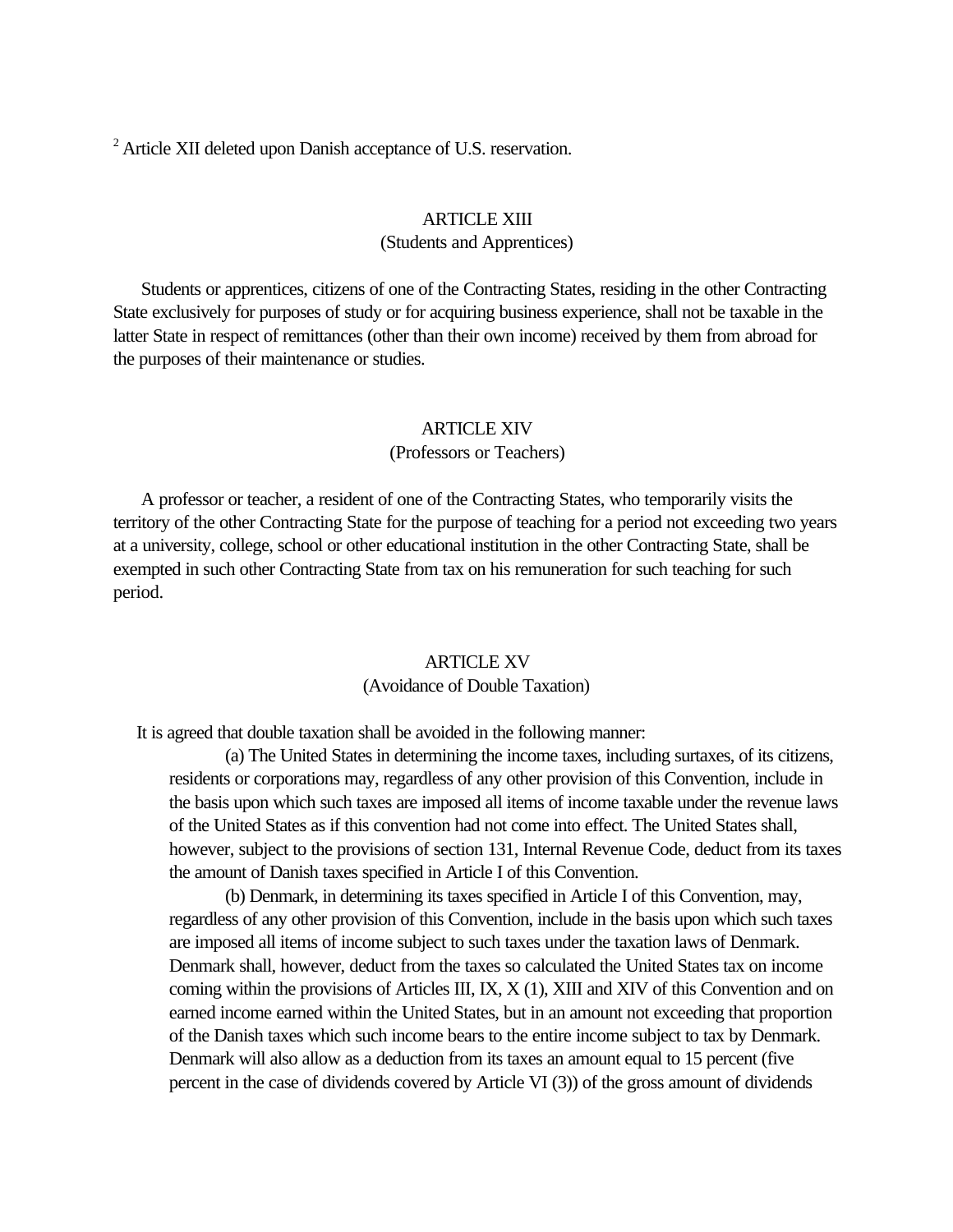<span id="page-12-0"></span>(reduced by the United States tax applicable to such dividends) from sources within the United States.

#### **ARTICLE XVI**

#### (Non-Discrimination)

 (1) The citizens of one of the Contracting States shall not, while resident in the other Contracting State, be subjected therein to other or more burdensome taxes than are the citizens of such other Contracting State residing in its territory. As used in this paragraph,

(a) the term "citizens" includes all legal persons, partnerships, and associations created or organized under the laws in the respective Contracting States, and

(b) the term "taxes" means taxes of every kind or description whether national, Federal, state, provincial or municipal.

 (2) It is agreed that section 25, paragraph 5, of the Danish law No. 391 of July 12, 1946, prescribing an addition of 50 percent to the capital increment tax on corporations in cases where more than 50 percent of the entire stock capital is owned by a single shareholder residing outside Denmark, shall not be applicable when the shareholder in question is a resident of the United States or a United States corporation or other entity.

#### ARTICLE XVII

## (Exchange of Information)

 The competent authorities of the Contracting States shall exchange such information (being information available under the respective taxation laws of the Contracting States) as is necessary for carrying out the provisions of the present Convention or for the prevention of fraud or the administration of statutory provisions against tax avoidance in relation to the taxes which are the subject of the present Convention. Any information so exchanged shall be treated as secret and shall not be disclosed to any person other than those concerned with the assent and collection of the taxes which are the subject of the present Convention. No information shall be exchanged which would disclose any trade secret or trade process.

# ARTICLE XVIII

(Mutual Assistance)

 (1) The Contracting States undertake to lend assistance and support to each other in the collection of the taxes which are the subject of the present Convention, together with interest, costs, and additions to the taxes.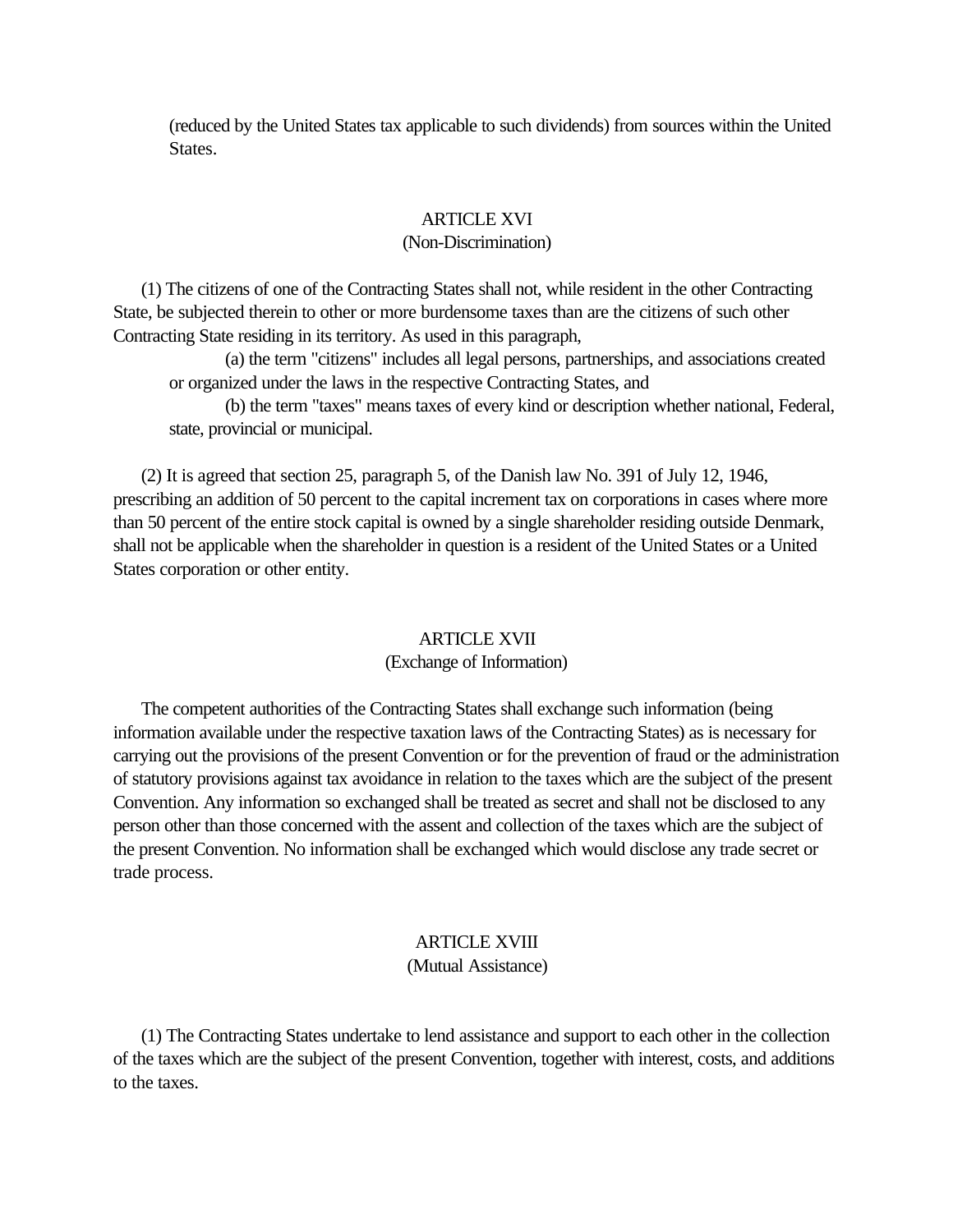<span id="page-13-0"></span> (2) In the case of applications for enforcement of taxes, revenue claims of each of the Contracting States which have been finally determined may be accepted for enforcement by the other Contracting State and may be collected in that State in accordance with the laws applicable to the enforcement and collection of its own taxes.

 (3) Any application shall include a certification that under the laws of the State making the application the taxes have been finally determined.

 (4) The assistance provided for in this Article shall not be accorded with respect to the citizens, corporations, or other entities of the State to which application is made, except as is necessary to insure that the exemption or reduced rate of tax granted under the present Convention to such citizens, corporations or other entities shall not be enjoyed by persons not entitled to such benefits.

#### ARTICLE XIX

#### (Limitation on Effect of Treaty)

 The State to which application is made for information or assistance shall comply as soon as possible with the request addressed to it except that such State may refuse to comply with the request for reasons of public policy or if compliance would involve violation of a trade, business, industrial or professional secret or trade process.

## ARTICLE XX

## (Taxpayer Claims)

 Where a taxpayer shows proof that the action of the revenue authorities of the Contracting States has resulted in double taxation in his case in respect of any of the taxes to which the present Convention relates, he shall be entitled to lodge a claim with the State of which he is a citizen or, if he is not a citizen of either of the Contracting States, with the State of which he is a resident, or, if the taxpayer is a corporation or other entity, with the State in which it is created or organized. Should the claim be upheld, the competent authority of such State may come to an agreement with the competent authority of the other State with a view to equitable avoidance of the double taxation in question.

# ARTICLE XXI

# (Miscellaneous)

 (1) The provisions of this Convention shall not be construed to deny or affect in any manner the right of diplomatic and consular officers to other or additional exemptions now enjoyed or which may hereafter be granted to such officers.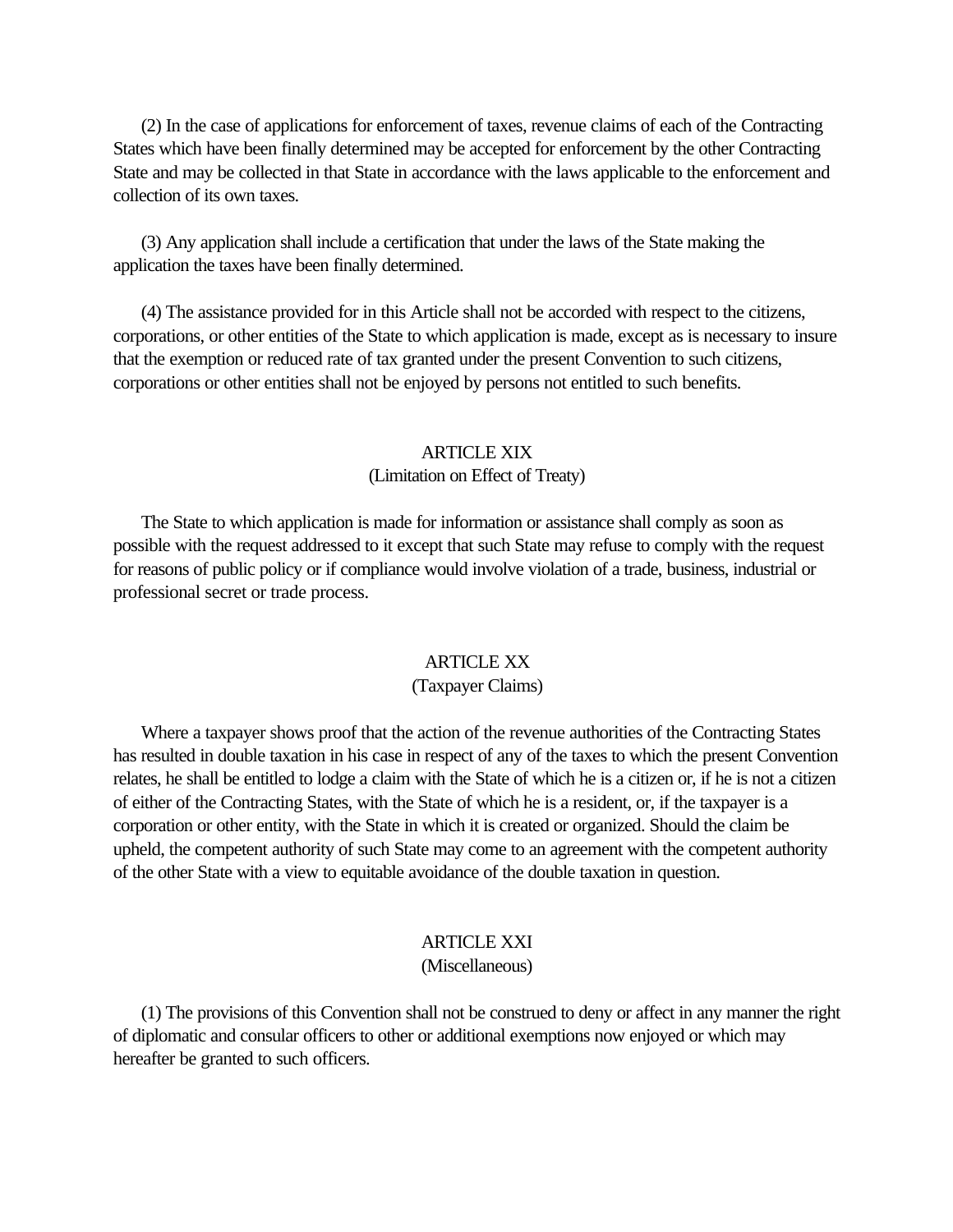<span id="page-14-0"></span> (2) The provisions of the present Convention shall not be construed to restrict in any manner any exemption, deduction, credit or other allowance accorded by the laws of one of the Contracting States in the determination of the tax imposed by such State.

 (3) Should any difficulty or doubt arise as to the interpretation or application of the present Convention, or its relationship to Conventions between one of the Contracting States and any other State, the competent authorities of the Contracting States may settle the question by mutual agreement.

# ARTICLE XXII (Regulations)

 The competent authorities of the two Contracting States may prescribe regulations necessary to interpret and carry out the provisions of this Convention. With respect to the provisions of this Convention relating to exchange of information and mutual assistance in the collection of taxes, such authorities may, by common agreement, prescribe rules concerning matters of procedure, forms of application and replies thereto, conversion of currency, disposition of amounts collected, minimum amounts subject to collection and related matters.

# ARTICLE XXIII (Entry into Force and Termination)

 (1) The present Convention shall be ratified and the instruments of ratification shall be exchanged at Washington as soon as possible.

 (2) Upon the exchange of instruments of ratification, the present Convention shall have effect (a) in the case of United States tax, for the taxable years beginning on or after the first day of January of the year in which such exchange takes place;

(b) in the case of Danish tax, for the taxable years beginning on or after the first day of April of the year in which such exchange takes place.

 (3) The present Convention shall continue effective for a period of five years and indefinitely after that period, but may be terminated by either of the Contracting States at the end of the five-year period or at any time thereafter, provided that at least six months' prior notice of termination has been given and, in such event, the present Convention shall cease to be effective

(a) as respects United States tax, for the taxable years beginning on or after the first day of January next following the expiration of the six-month period;

(b) as respects Danish tax, for the taxable year beginning on or after the first day of April next following the expiration of the six-month period.

 DONE at Washington, in duplicate, in the English and Danish languages, the two texts having equal authenticity, this 6th day of May, 1948.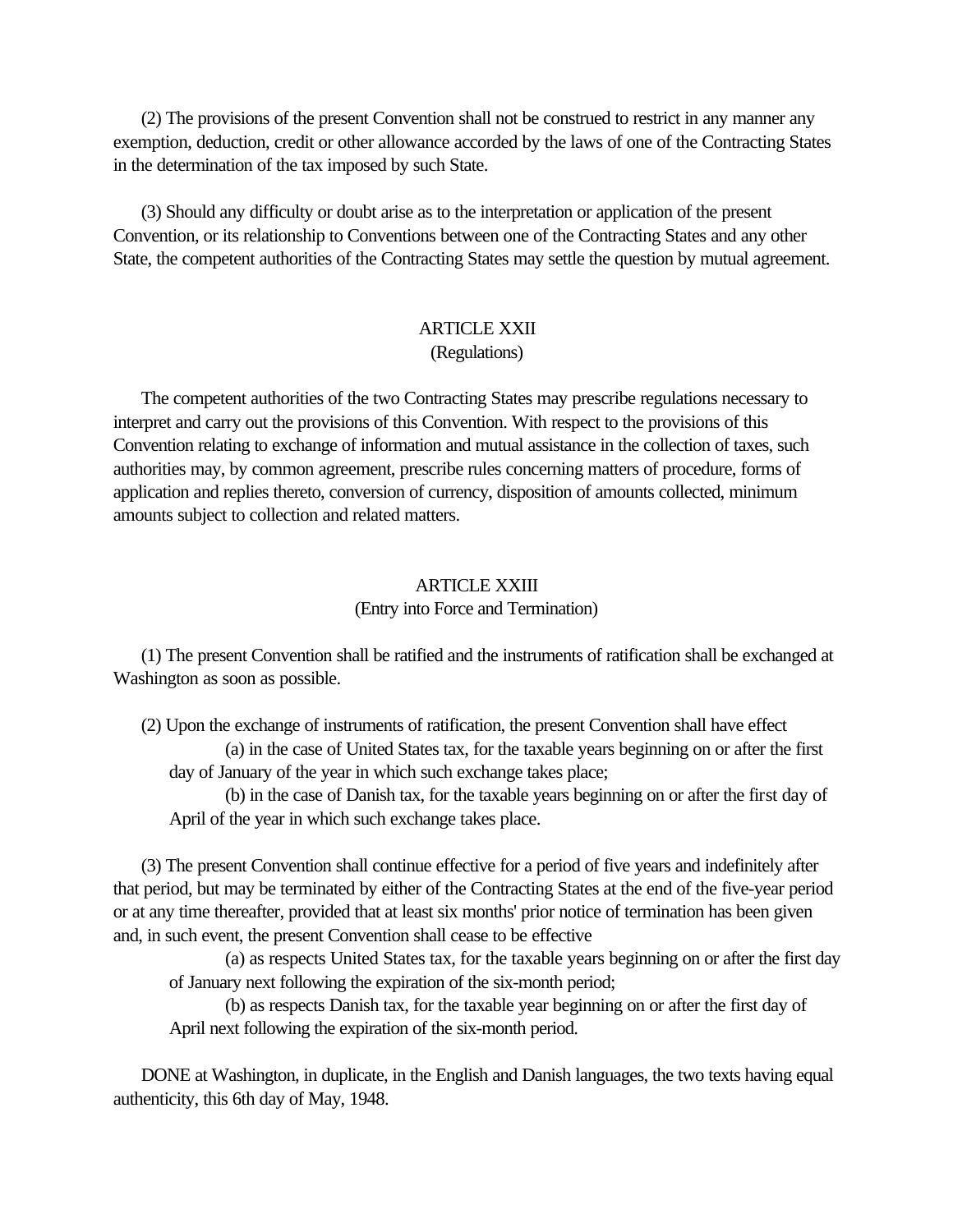# For the President of the United States of America: G. C. MARSHALL

# For His Majesty the King of Denmark: HENRIK KAUFFMANN

## [No. 1854]

 AND WHEREAS the Senate of the United States of America, by their resolution of June 17, 1948, two-thirds of the Senators present concurring therein, did advise and consent to the ratification of the aforesaid convention subject to a reservation, as follows:

> "The Government of the United States of America does not accept Article XII of the convention relating to gains from the sale or exchange of capital assets."

 AND WHEREAS the text of the aforesaid reservation was communicated by the Government of the United States of America to the Government of Denmark and thereafter the Government of Denmark gave notice of its acceptance of the aforesaid reservation;

 AND WHEREAS the aforesaid convention was duly ratified by the President of the United States of America on November 24, 1948, in pursuance of the aforesaid advice and consent of the Senate and subject to the aforesaid reservation, and the said convention, with the exception of Article XII thereof, was duly ratified on the part of Denmark;

 AND WHEREAS the respective instruments of ratification of the aforesaid convention were duly exchanged at Washington on December 1, 1948, and a protocol of exchange of instruments of ratification, in the English and Danish languages, was signed on that date by the respective Plenipotentiaries of the United States of America and Denmark, the English text of which protocol reads in part: "it is the understanding of both Governments that Article XII of the convention aforesaid shall be deemed to be deleted and of no effect.";

 AND WHEREAS it is provided in Article XXIII of the aforesaid convention that upon the exchange of instruments of ratification the convention shall have effect (a) in the case of United States tax, for the taxable years beginning on or after the first day of January of the year in which such exchange takes place, and (b) in the case of Danish tax, for the taxable years beginning on or after the first day of April of the year in which such exchange takes place;

 Now, THEREFORE, be it known that I, Harry S. Truman, President of the United States of America, do hereby proclaim and make public the aforesaid convention to the end that the said convention and each and every article and clause thereof, subject to the aforesaid reservation, may be